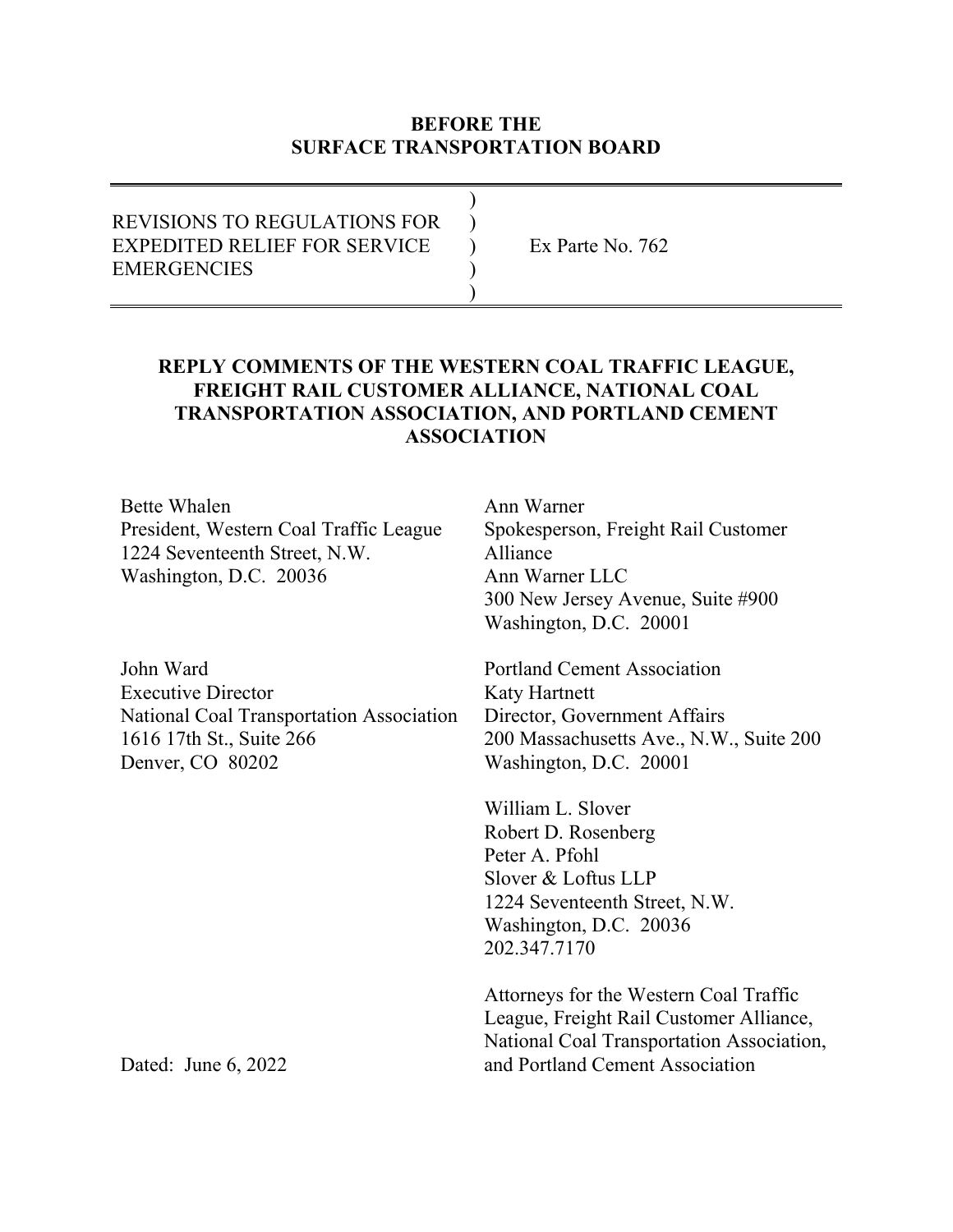# **BEFORE THE SURFACE TRANSPORTATION BOARD**

### ) REVISIONS TO REGULATIONS FOR ) EXPEDITED RELIEF FOR SERVICE ) Ex Parte No. 762 **EMERGENCIES**  $\overline{\phantom{a}}$

## **REPLY COMMENTS OF THE WESTERN COAL TRAFFIC LEAGUE, FREIGHT RAIL CUSTOMER ALLIANCE, NATIONAL COAL TRANSPORTATION ASSOCIATION, AND PORTLAND CEMENT ASSOCIATION**

The Western Coal Traffic League ("WCTL"), Freight Rail Customer Alliance ("FRCA"), National Coal Transportation Association ("NCTA"), and Portland Cement Association ("PCA") (collectively, "Shipper Groups") submit these reply comments in response to the Notice of Proposed Rulemaking ("Notice" or "Proposal") that the Surface Transportation Board ("Board" or "STB") served in the above-captioned proceeding on April 22, 2022.

 Eighteen sets of comments were submitted in response to the Board's Notice. The only significant objections were from the three railroad commentators: the Association of American Railroads ("AAR"), CSX Transportation, Inc. ("CSX"), and Norfolk Southern Railway Company ("NS") (collectively, "Railroads"). The comments of the Railroads overlap substantially. Accordingly, Joint Shippers will focus on the comments of the Railroads as a group.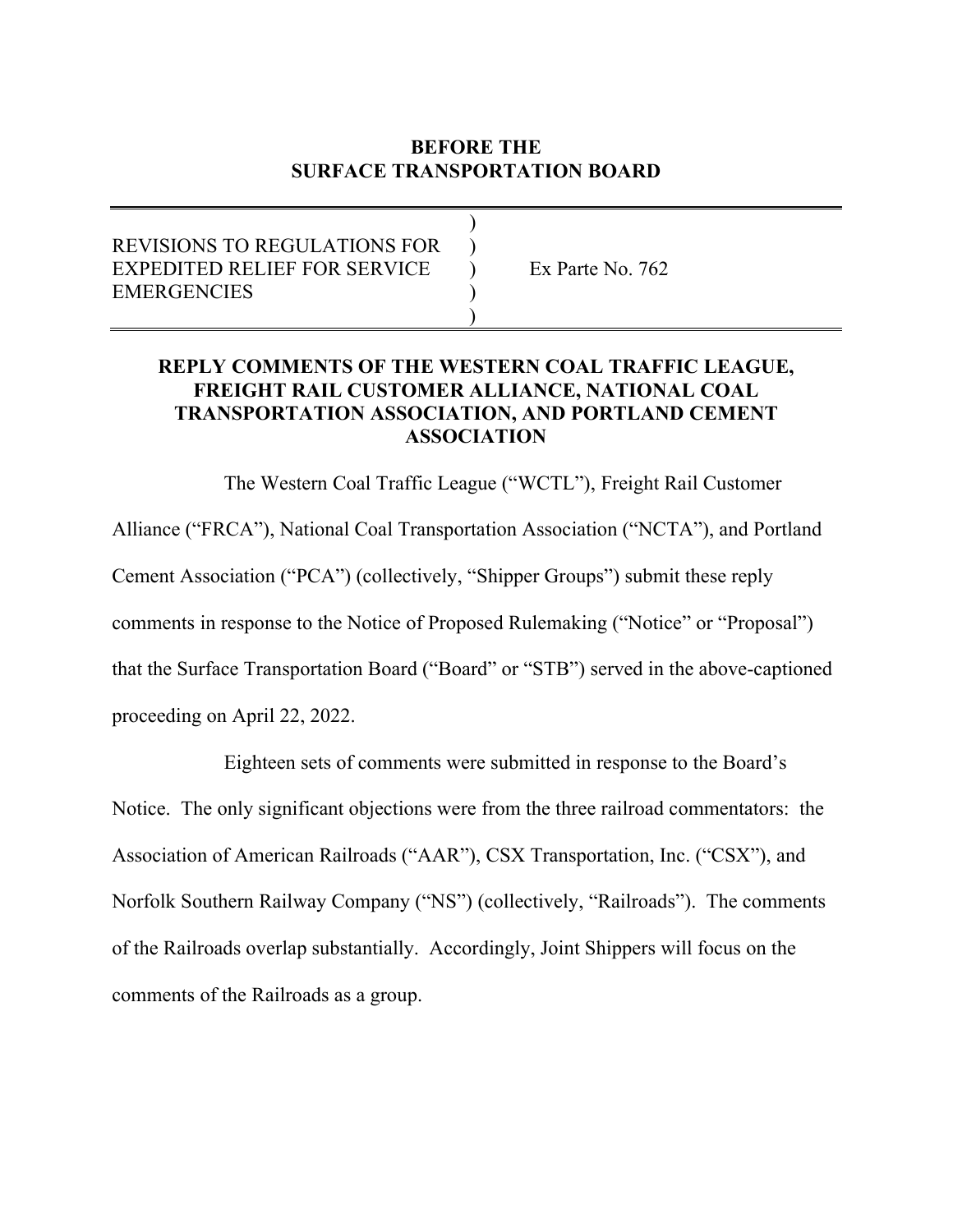**I. The basis for relief should be decided in individual adjudications, not the rulemaking.**

All three railroad commentators devote substantial effort to seeking to induce the Board to decide prematurely where shippers and receivers should, and should not, be able to obtain emergency relief. Such matters should be decided on the basis of actual facts in individual adjudications, not on the basis of hypothetical facts as postulated by the Railroads at the rulemaking stage.

In particular, the AAR distinguishes between hypothetical rail deliveries to two shippers or receivers. The first is the Smallville Water District that receives chlorine for water sanitation, and the second is the Bugle Paper company that receives paper feedstock deliveries. The chlorine situation is reminiscent of *Hasa, Inc. v. Union Pacific R.R. Co.*, NOR 42165 (STB served Aug. 21, 2019), and serves as the AAR's strawman to show that the needs of Bugle, threatened with a shutdown at least for the weekend, are allegedly too limited to warrant relief. AAR at 2-5. Whether relief is appropriate should be determined based on a full set of facts, not a skimpy hypothetical.

The AAR further posits that Bugle's problems "can be remedied through other types of proceedings, including possible monetary damages." *Id.* at 5. But the AAR has it backwards. If other types of proceedings or remedies were available to address the harm, and had sufficient teeth, then Bugle would not need to seek emergency relief in the first place because the railroad would be deterred from curtailing service. The more likely reality is that the railroad will hotly contest and seek to avoid, or at least delay, all such remedies by hiding behind a combination of defenses such as the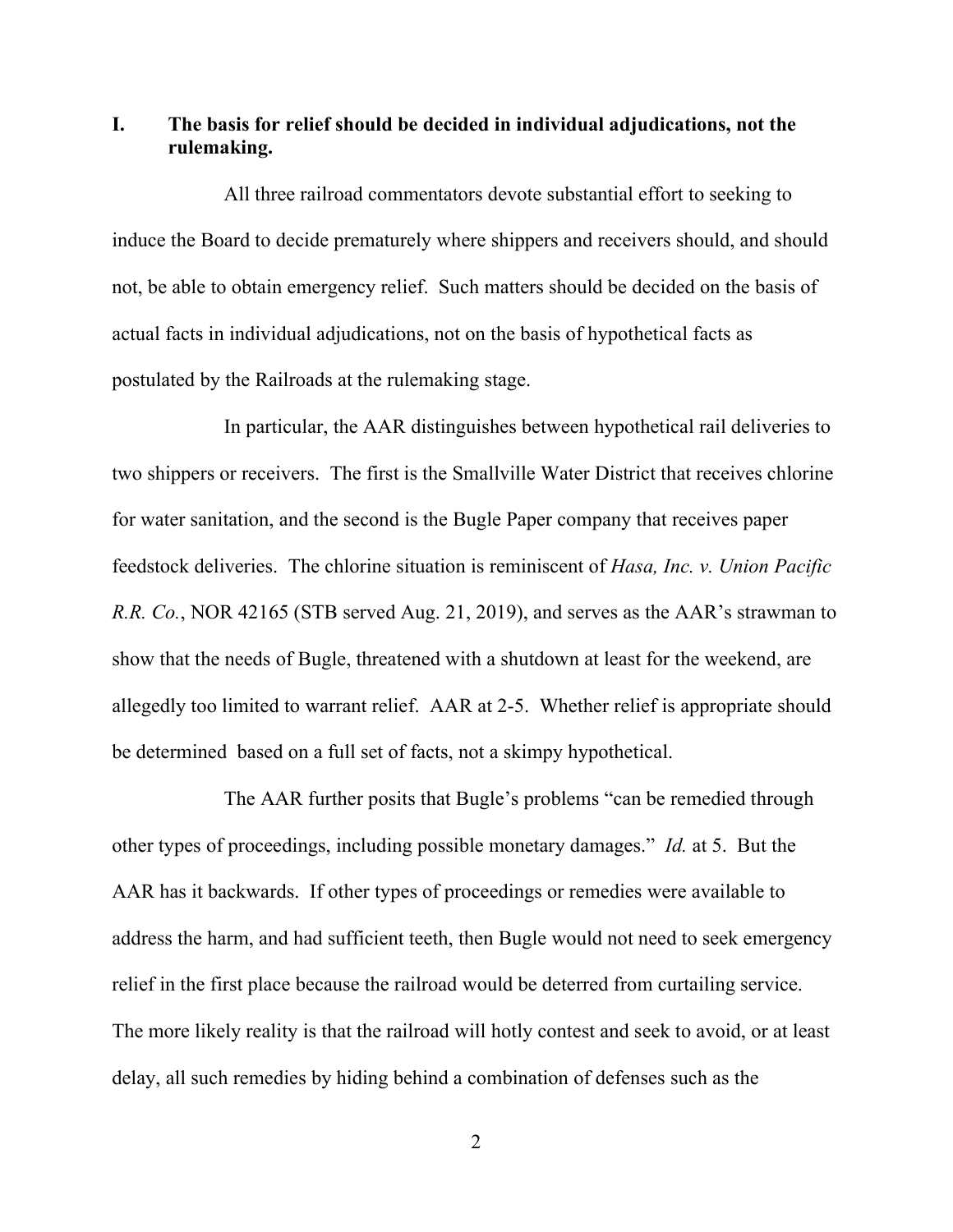vagueness of the common carrier obligation, one or more exemptions, a limitation on contractual remedies, a disclaimer of consequential damages, force majeure, and/or a challenge to any award of monetary damages or imposition of penalties. The AAR's later statement that "shutdowns or closures can often be remedied with monetary damages," *id.* at 7, is so fanciful and devoid of foundation as to be disingenuous.

The economic loss associated with failures to provide needed service, which the Railroads seek to dismiss as a basis for obtaining any emergency relief, can be massive. For example, the delivered cost of a trainload of Western PRB (Powder River Basin) coal to a power plant can easily approximate \$500,000. (125 cars/train times 120 tons per car times \$33/ton (\$16/ton for 8,800 Btu coal and \$17/ton for transportation) equals \$495,000.) The delivered cost of that trainload equates to \$1.88 per million Btu (\$33/ton times ton/2,000 pounds times pound/8,800 btu). According to Platts Coal Trader (June 1, 2022) at page 2, physical natural gas prices in the West per million Btu included \$7.965 at NGPL, Midcontinent (Oklahoma), \$8.200 at Chicago City-Gates, and \$8.420 at Henry Hub (excluding additional delivery charges). Assuming equivalent heat rates (for a gas steam unit), the cost of replacing an undelivered trainload of coal with an equivalent amount of natural gas would range from \$1.6-\$1.72 million. The economic impacts on shippers and receivers of other commodities, and their ultimate consumers and end-users, resulting from of a railroad's failure of service is similar, and in many instances, much greater.

Shippers thus face economic losses of tens of million dollars due to the railroads' inability to deliver needed volumes of commodities at rates that the railroads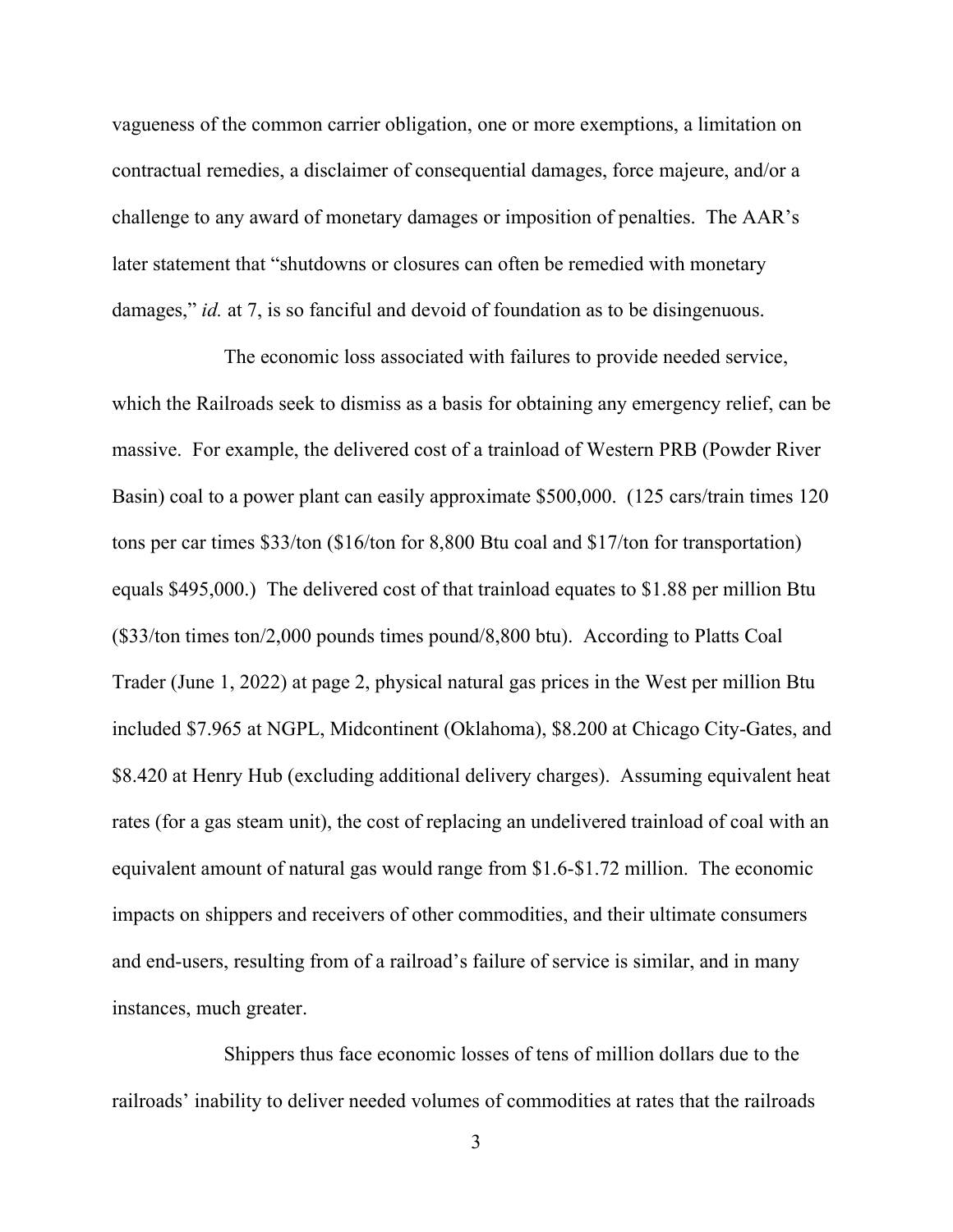consider profitable and desirable, yet these shippers and their customers would be categorically precluded at the outset from receiving emergency service under the Railroads' approach. Relief would be unavailable no matter how easy it would be for the incumbent (or an alternative carrier) to provide service and how flimsy its excuse for not doing so. There is no reason to reach such a draconian result at this time, especially on the basis of no actual facts.

The AAR itself invokes the injunction standard for obtaining relief and focuses on irreparable injury. AAR at 6, citing *Sampson v. Murray*, 415 U.S. 61, 90 (1964). However, the test involves a balancing of interests, an exercise which is inherently fact-specific. In some cases, such as *Hasa*, there may be no bar to providing service, only a carrier's callous disregard for what level of service is truly needed. Emergency relief should not be precluded at the outset in the manner proposed by the Railroads.

#### **II. Contract and exempt traffic should remain eligible for emergency relief.**

The Railroads all seek to reverse the Board's ability to grant relief to movements that involve contract and exempt traffic. AAR at 18-20; CSX at 12 (§ 10709 traffic); NS at 7-10. The STB recognized that it had this authority over twenty years ago in EP 628, and the Railroads have not advanced any basis for the Board to alter its view. If anything, the breadth of the harm currently inflicted upon shippers, receivers, and the public by the massive service failures under so-called Precision Scheduled Railroading buttresses the need for the Board to be able to act broadly.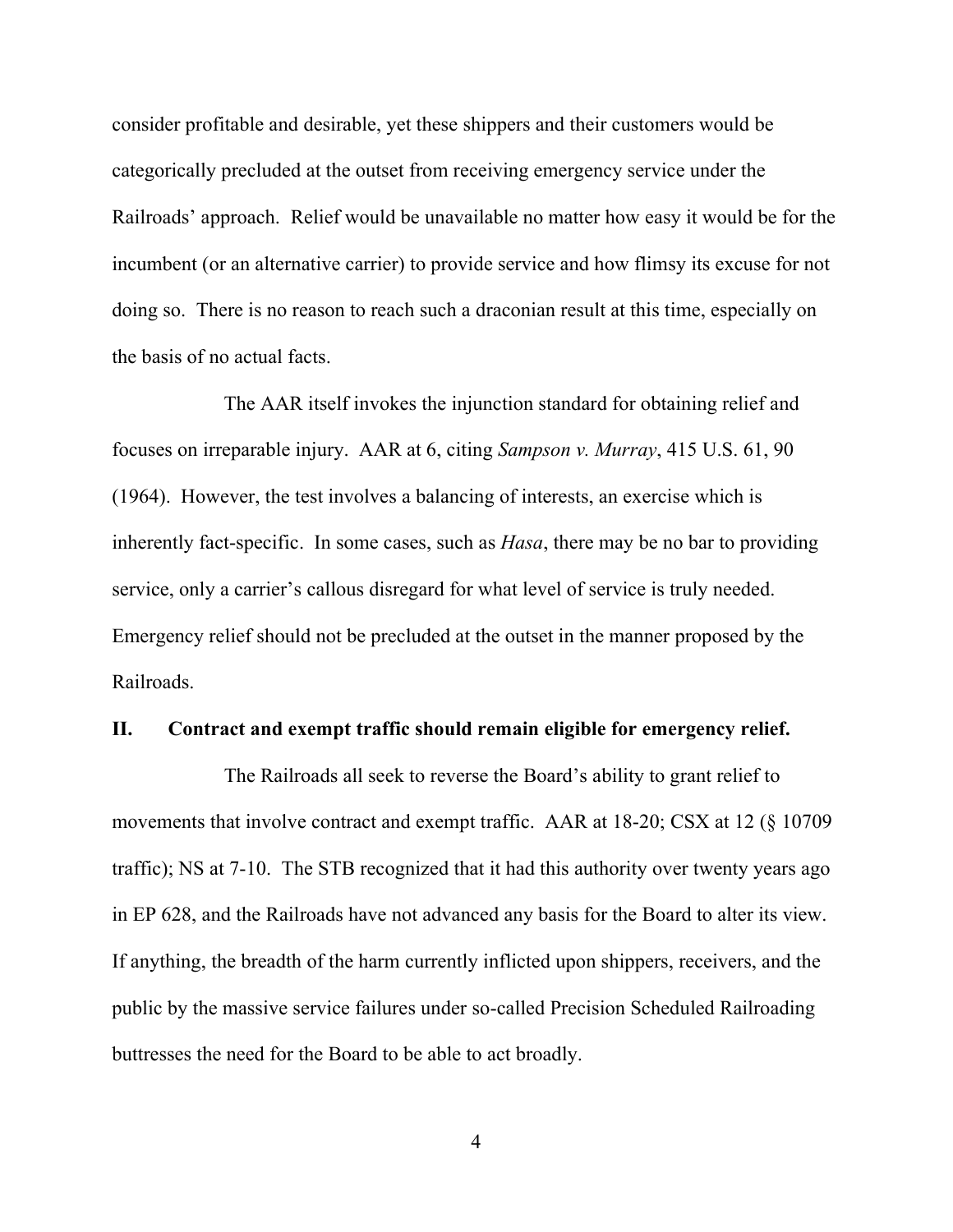In any event, this aspect of the Board's authority was not encompassed within the Board's notice, and the Railroads' suggestions cannot be acted upon in any  $even<sup>1</sup>$  $even<sup>1</sup>$  $even<sup>1</sup>$ 

### **III. Increased availability of emergency relief will facilitate, not undermine, the Rail Customer and Public Assistance process.**

The Railroads also express concern that the availability of emergency relief may interfere with the efforts of the Rail Customer and Public Assistance ("RCPA") process. *E.g.,* NS at 1. The reality is that the availability of emergency relief is apt to make the RCPA more effective as the shipper/receiver will have some other ability to obtain relief when confronting difficult circumstances. The availability of emergency relief may make it possible for the shipper and the railroad to resolve service issues without resort to RCPA in the first place, which will then free up RCPA resources to address other situations.

Joint Shippers are deeply appreciative of the expertise efforts of the RCPA staff. However, the unavoidable reality is that RCPA has no authority to order any action, and its effectiveness depends entirely on the voluntary efforts of shippers and

<span id="page-5-0"></span><sup>&</sup>lt;sup>1</sup> The AAR also seeks to concoct a "chicken or the egg" argument that no relief can be granted for exempt traffic unless the exemption is first revoked. AAR at 18-20. If the situation is sufficiently dire to warrant emergency relief, then it surely warrants prospective revocation of any exemptions to the extent needed to permit the relief. It should be clear that application of some components of the national transportation policy and the legislation are needed to protect shippers from the abuse of market power. Furthermore, to the extent a railroad objects to limited, prospective revocation of an exemption by a single Board member, the issue can be addressed upon appeal to the full Board.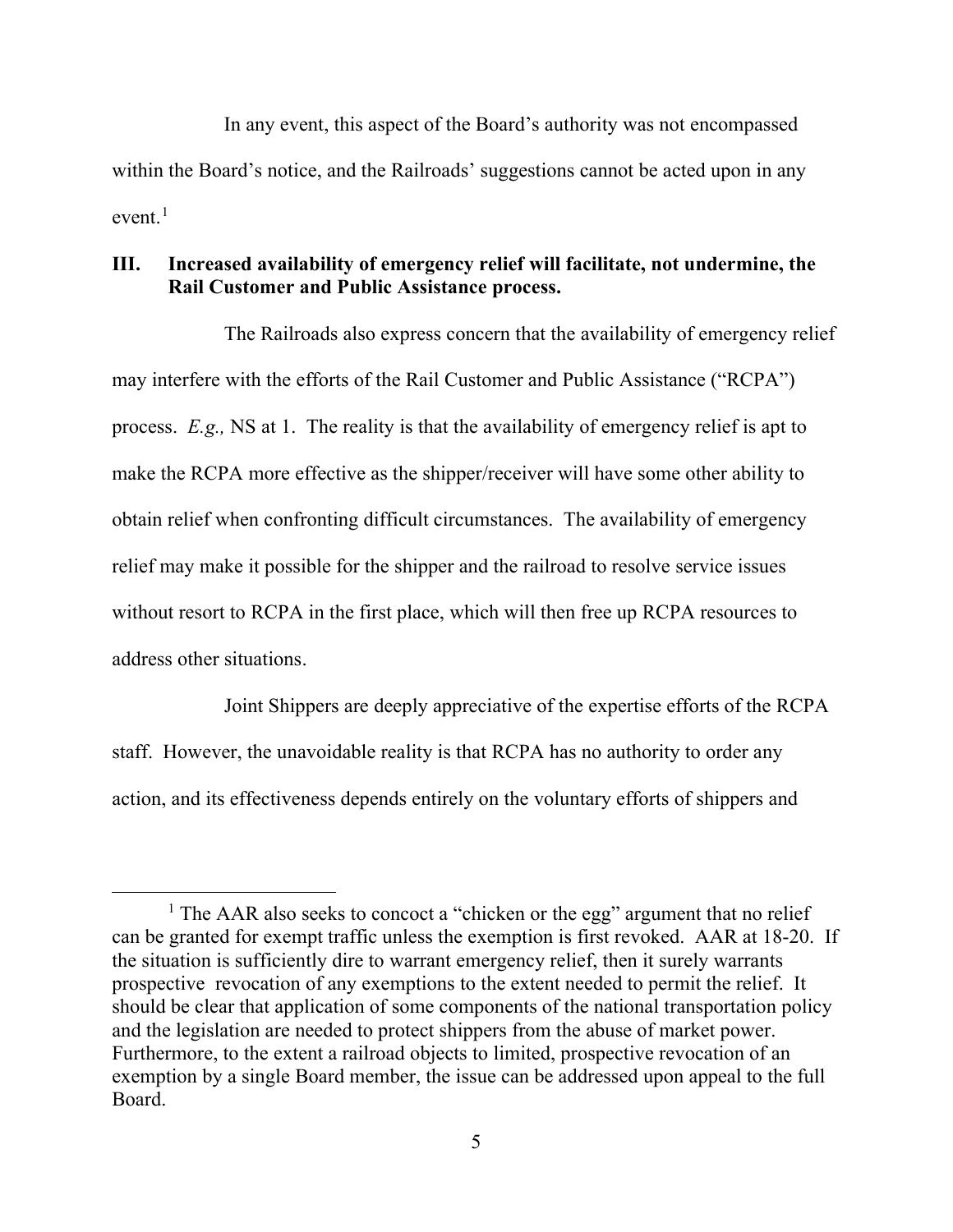railroads. Undoubtedly, the railroads prefer to avoid any change that increases their exposure to coercive action. But the reoccurrence of widespread service failures demonstrate that additional measures are essential. The railroads' real concern is not that RCPA will be undermined, but that the playing field will be made more level.

## **IV. The agreement of an alternative carrier to participate is not needed in advance, and accelerated relief should not exclude the participation of an alternative carrier.**

The Railroads would require that the shipper/receiver have secured the agreement of the alternative carrier before filing a petition for emergency relief and would make the accelerated procedures unavailable when an alternative carrier is involved. The Railroads again seek to make it more difficult, if not impossible, for the shipper or receiver to secure relief in the first place.

As Joint Shippers explained on opening, an alternative carrier may be reluctant to commit publicly in advance to providing alternative service, especially if it is otherwise dependent on the incumbent carrier in some way, such as a short line that is beholden to the affected carrier for all or much of its business or otherwise subject to "paper barriers" established by the incumbent. Moreover, the need for the alternative carrier will not always be fully apparent. For example, confronted with the possibility that the service might be performed instead by an alternative carrier, the incumbent might conclude that it is able to perform the service itself after all.

The Railroads' insistence that the alternative carrier be formally committed before a petition is filed with the Board and that accelerated relief be unavailable if an alternative carrier is involved appears designed to hobble the relief process before it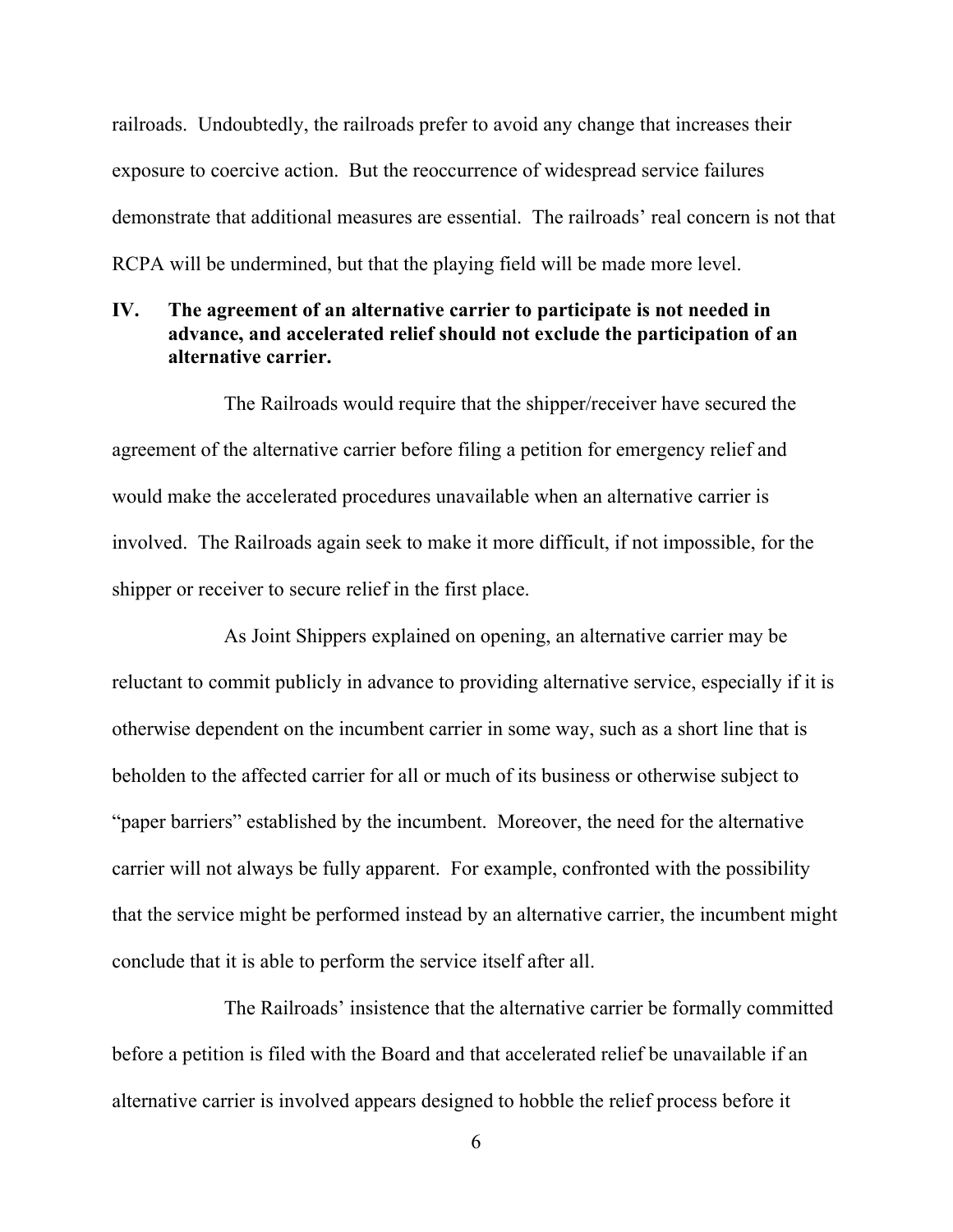begins, consistent with what appears to be the Railroads' overriding objective in their comments.

### **V. Other proposals of the Railroads appear unneeded or at least speculative at this time.**

The Railroads present various other proposals that appear to be unneeded or at least speculative at this time. For example, the AAR states at p. 12 that the period of time for development of the record under § 1146.1 has been unduly shortened, and NS appears to concur at pp. 4-5. However, CSX says at p. 12 that decisions should be subject to a firm deadline. The more appropriate course would be for the Board to take the time that is needed in the individual situations, balanced against the extent to which immediate action is needed. Some situations will logically be more complex and take more time to resolve than others.

The AAR also posits at pp. 15-16 that the single Board member appointed for a given calendar quarter may be inadequate. The identified problem may or may not actually materialize, but it makes more sense to address it at such time as it actually materializes, and deal with actual circumstances and actual problems, rather than adopt complicated procedures based on hypothetical concerns that may never materialize. The same is true of the AAR's contentions that the  $\S 1146.2$  process should be more narrowly tailored (pp. 5-7), that "food security" needs to be defined more narrowly (p. 7), and that more time is needed (pp. 12-13). These matters should be addressed as they arise, and not decided in advance based on speculative concerns.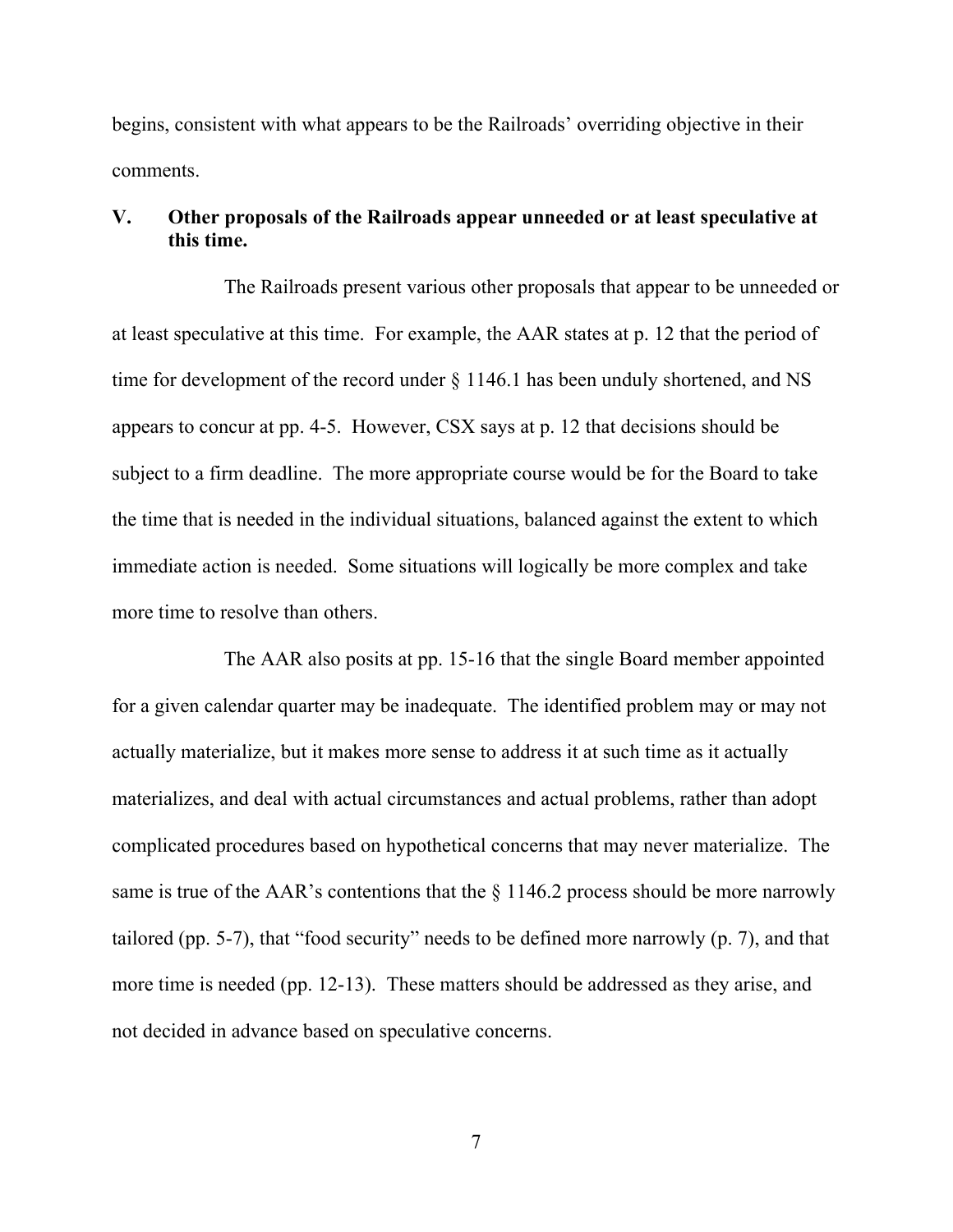The AAR's subsequent claim that absent the opportunity under § 1146.2 for the carriers to make a written presentation, "[i]t is inconceivable how the Board will make a responsible decision," *id.* at 13-14, more than borders on the specious. There is no basis to conclude at this stage that any railroad will be deprived of a fair hearing without the opportunity to make a written presentation. Railroad counsel has shown an impressive ability to put together lengthy filings on short notice, when doing so suits the railroads' interests. The greater risk is that the railroad will use the opportunity to bury the shipper/petitioner and the Board itself in an avalanche of paper.

Similarly, there is no basis to conclude that the railroad will be deprived of notice. *Id.* at 16-17. The AAR's concern with the need for an affirmation that there are no other "modal options" is also contrived. That issue, to the extent applicable, can be pursued as needed in an individual situation. In general, one would expect that a shipper that had a viable, economic option to pursue would choose that option before seeking emergency relief. What the railroads more likely have in mind is the opportunity to present a mini-market dominance case that will impose additional burdens on shippers. In that regard, the AAR claims that the Board has no authority to fix rate unless it first finds market dominance. *Id.* at 18. For a railroad to be able to inflict harm by withholding service in the first place, and then claim that there is effective competition that excuses or somehow prevents relief for the harm causes by its service failure, is spurious and constitutes a contradiction in terms.